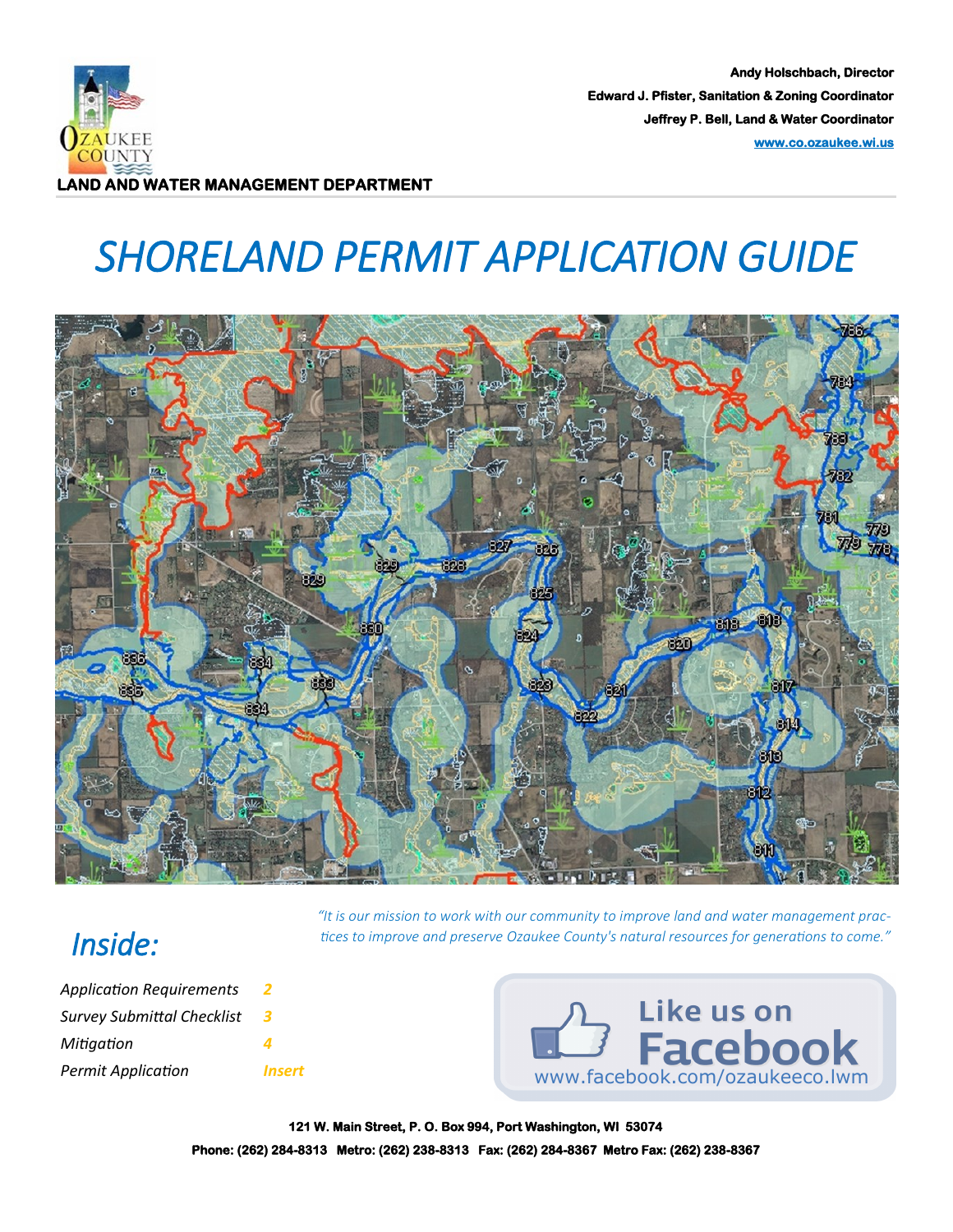## *APPLICATION REQUIREMENTS*

*Pre-application meeting: It is strongly recommended that you or your agent schedule an appointment to meet with LWM staff to discuss the proposed project prior to applying for a shoreland permit.*

#### **The permit application shall include:**

- □ Thoroughly completed shoreland permit application (enclosed).
- □ Survey completed by a Wisconsin Registered Land Surveyor containing the elements described on the Shoreland Survey Submittal Checklist on page 3. This requirement may be waived based on staff onsite observations of the property.
- $\square$  Scaled floor plans for the proposed structure(s). If the application is for a modification/addition to an existing structure, a copy of the floor plans for both the existing structure and proposed modification/addition must be included.
- □ Erosion control plan.
- $\Box$  Mitigation plan based on ordinance requirements (as determined by LWM).
- $\Box$  Fees (must be submitted with the permit application materials).
- □ **Other items may also be required.**

| <b>Fee Schedule:</b>                               |                             |  |
|----------------------------------------------------|-----------------------------|--|
| <b>Grading / Excavating (no structures)</b>        | \$150.00                    |  |
| Structures (principal & accessory)                 | \$150.00 plus \$0.07/sq.ft. |  |
| Structures w/setback averaging                     | \$200.00 plus \$0.07/sq.ft. |  |
| Structures w/mitigation option                     | \$250.00 plus \$0.07/sq.ft. |  |
| Structures w/setback averaging & mitigation option | \$300.00 plus \$0.07/sq.ft. |  |
| <b>Floodplain Development</b>                      | \$325.00                    |  |
| Other/General (e.g. boardwalk, staircase)          | \$100.00                    |  |

#### **The following supplemental materials can be found on the LWM webpage:**

[http://www.co.ozaukee.wi.us/295/Land](http://www.co.ozaukee.wi.us/295/Land-Water-Management)-Water-Management

- □ Ozaukee County Shoreland and Floodplain Zoning Ordinance
- □ Ozaukee County Mitigation Guidebook
- □ Ozaukee County Shoreland Permit Application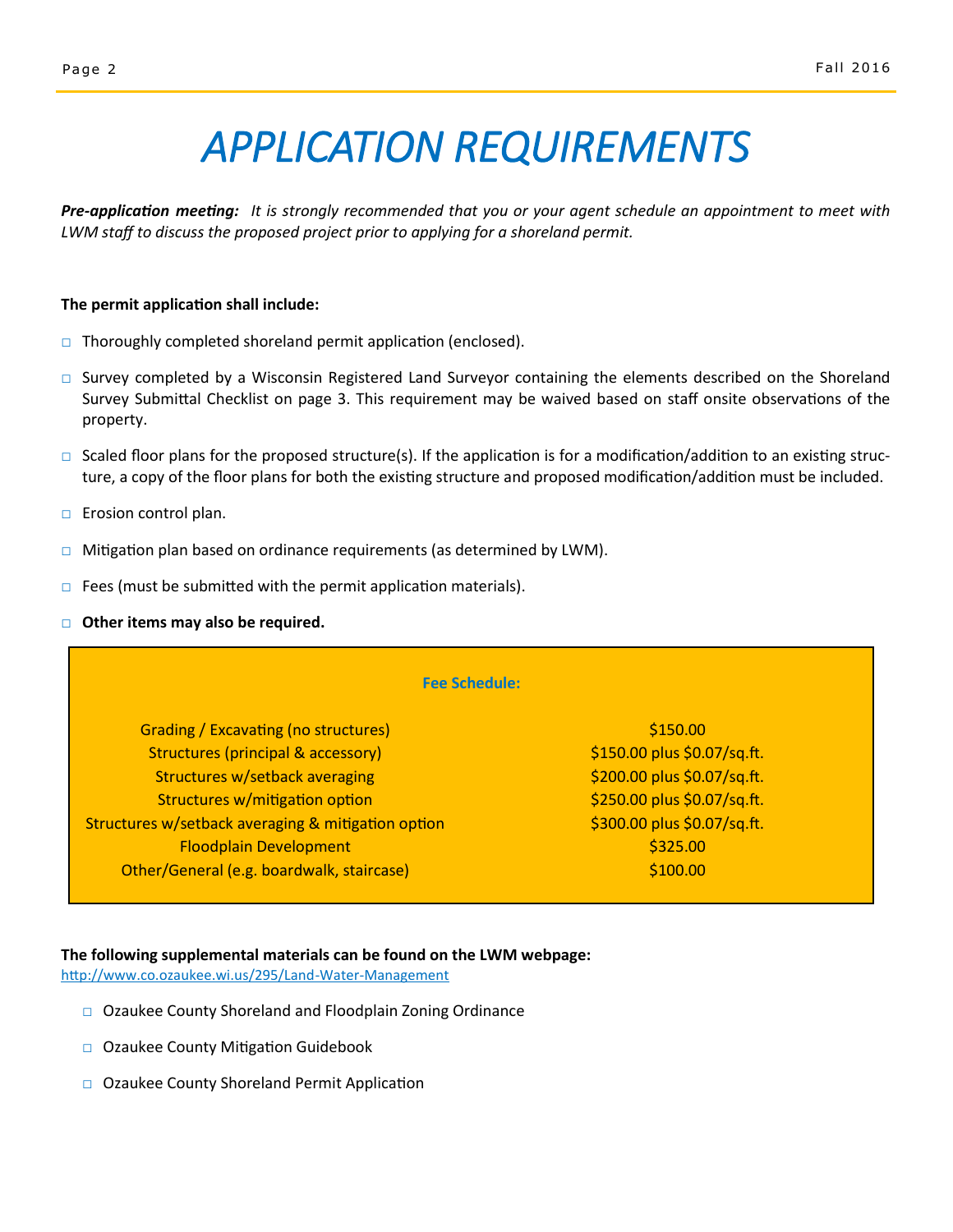## *SHORELAND SURVEY SUBMITTAL CHECKLIST*

This checklist is a guideline for the minimum survey elements required for your shoreland permit application. The survey that accompanies the application must be completed by a Wisconsin registered land surveyor. A signed, stamped original survey is required in digital format as specified by LWM.

- $\Box$  Lot boundaries of the parcel, including dimensions.
- **□** Ordinary High Water Mark (OHWM) and OHWM setback line (75 feet unless setback averaging has been authorized by LWM).
- $\Box$  Average setback line as determined by LWM.
- □ Lot area (square feet) within 300 feet of the OHWM.
- □ Existing developed area (square feet) within 300 feet of the OHWM (building footprints, decks, patios, driveways, designated parking areas, walkways, stairways, sidewalks, porches, etc.).
- □ Proposed development area (square feet) within 300 feet of the OHWM (building footprints, decks, patios, driveways, designated parking areas, walkways, stairways, sidewalks, porches, etc.).
- □ Location of existing or proposed Private Onsite Wastewater Treatment System (septic system), and associated soil borings (proposed only).
- $\Box$  Location of existing or proposed well (also elevation at top of well when associated with floodplain).
- $\Box$  Existing and proposed topographic information / slope determination as required by LWM.
- □ Permanent benchmark referenced to National Geodetic Vertical Datum 1929 (NGVD 29).
- $\square$  Regional base flood elevation and boundary line when associated with floodplain.
- $\Box$  Existing and proposed floor / basement or crawl space elevation when associated with floodplain.
- $\Box$  Existing and proposed driveway elevation when associated with floodplain.
- $\Box$  Location of wetlands per the Wisconsin Wetlands Inventory and/or a wetland delineation report.
- □ Properties that include or abut a Lake Michigan ravine or bluff shall provide survey information accurately indicating: 1) the height of the bluff and depth of the ravine, 2) the degree of slope along the bluff and ravine, and 3) the location of the top of the bluff and ravine relative to existing and proposed structures. The height or depth information and the degree of slope must be indicated at 50-foot increments for the length of the bluff or ravine affecting the property.